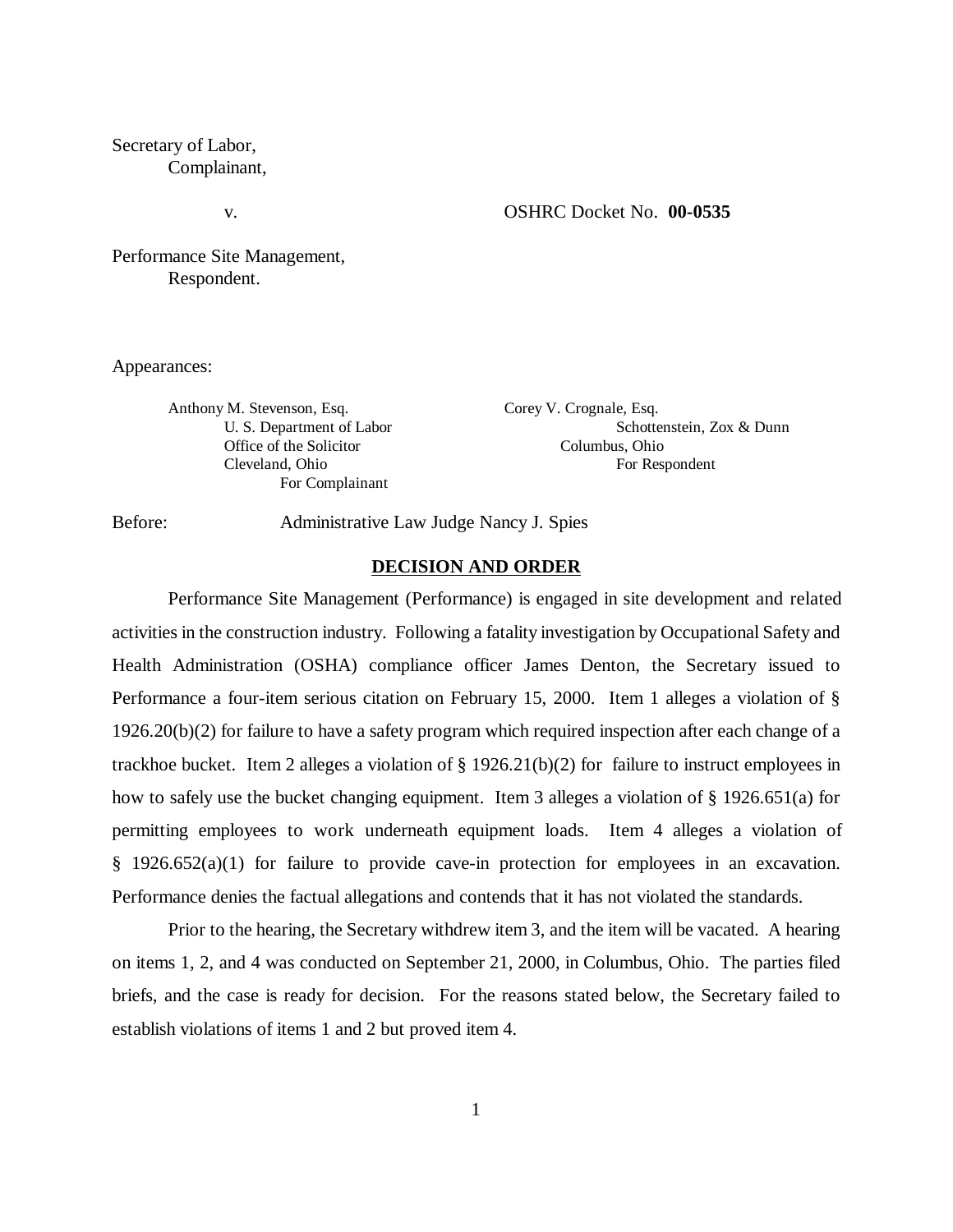#### **Background**

In September 1999, Performance began laying underground utilities for an Ashton Woods housing project in Cleves, Ohio. Performance assigned its PC 650 utility crew to install the sanitary and storm sewer lines at the site. The crew used an 80-ton Komatsu PC 650 trackhoe to perform this work. In 1992 Performance added a hydraulic Hendrix J.B. "Quick Coupler" hitch to the trackhoe arm of the Komatsu PC 650. This allowed the operator to quickly detach and re-attach various trackhoe buckets, depending on the work to be done. The trackhoe operator changed buckets an average of 75 to 100 times per day (Tr. 189-191, 214, 336, 340).

The crew consisted of superintendent John Young, foreman Danny Peters, tailman Jim Ruckman, pipelayer Gene Wells, and operators Mike Dill and Barney Ankerman. Young supervised the other employees and operated the trackhoe (Tr. 21, 345-346).

## The Equipment

The quick coupler connected an anchor plate at the end of the trackhoe arm to an anchor plate permanently affixed to the bucket. The operator positioned the quick coupler directly over the anchor plate on the bucket and positioned its two hooks to grasp onto the lower attachment pin of the bucket. Once he engaged the lower hooks, he tilted the coupler forward and the hydraulic clamp engaged the upper attachment pin of the bucket plate. The operator controlled the hydraulic clamp by a switch in the cab of the trackhoe (Exh. R-7, R-8; Tr. 28).

 The switch in the cab, which was located out of the operator's line of sight, had three settings: release, neutral and lock. The release position disengaged the latch that held the bucket, the neutral position held the latch open, and the lock position held the bucket's top clamps with a spring action and hydraulic force. The operator had to place the switch into the locked position to secure the bucket. A buzzer sounded when the switch was in the release position. The coupler may temporarily hold the bucket even if the switch is incorrectly in the neutral position. Routinely, when the coupler was seated, the operator moved the control switch from release to lock and waited a few seconds for the clamps to close. At that point the buzzer ceased, although the buzzer also ceased if the switch was in neutral. Through on-the-job training, Young learned to test whether the bucket was secured. It was his practice to scrape the teeth of the newly connected bucket on the ground and then raise and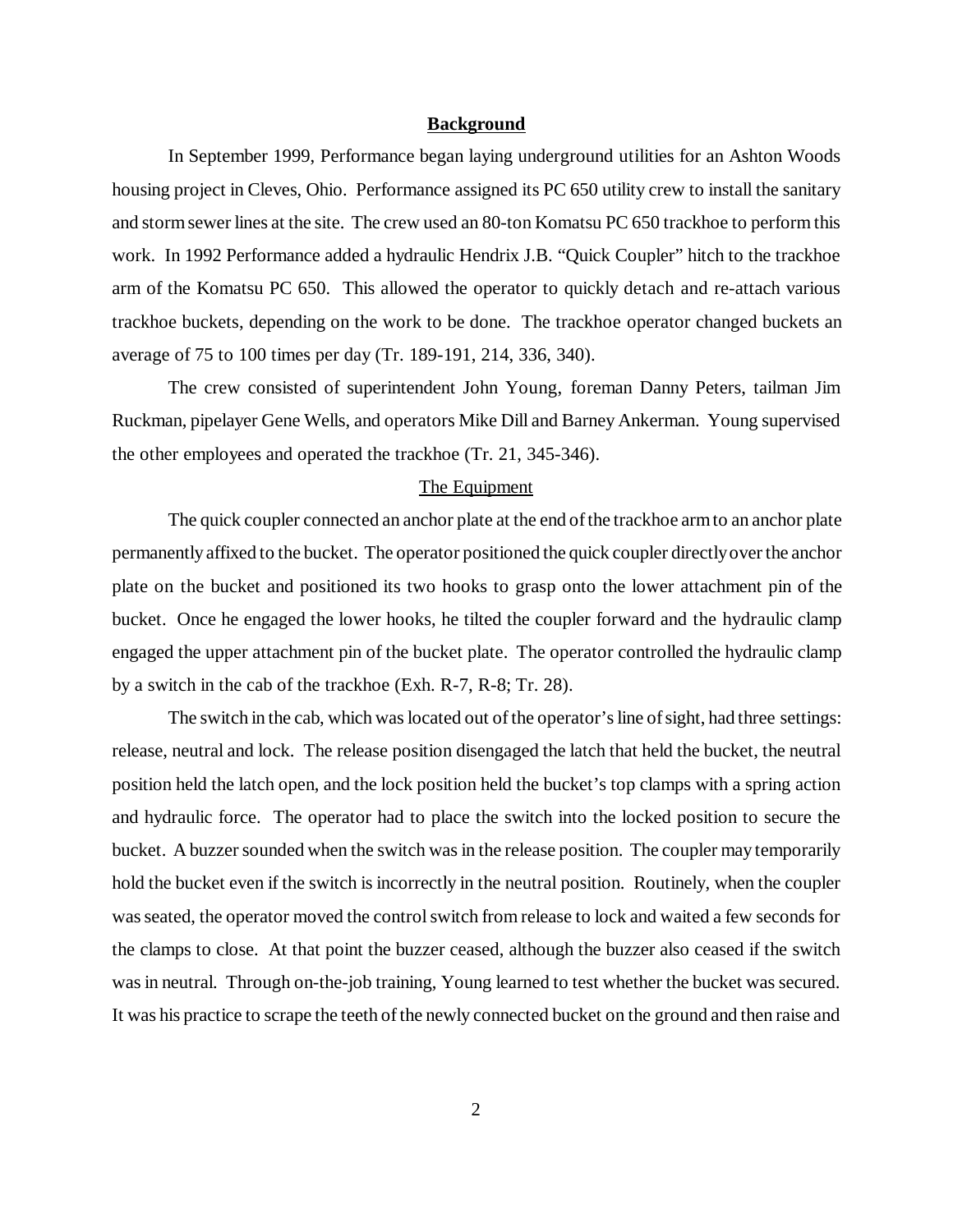curl the bucket outward. If the bucket stayed on the arm after that maneuver, the operator began work (Exh. C-1, pp. II-III, R-7, R-8; Tr. 27-29, 42, 46).

## The Accident

On October 28, 1999, the crew continued its installation of 36-inch storm sewer pipe. Young began digging with the trackhoe bucket while Gene Wells and Ruckman entered a portion of the excavation to check the grade and to determine where Young should make the next cut. The men noticed that one of the horizontal pins extended out from the bucket, and they so notified Young. Young disconnected the bucket from the coupler and, using the coupler itself, pushed the pin back into place (Tr. 346-348). Young reconnected the bucket. As he again brought the bucket into the excavation to make the next cut, the bucket disconnected about 1 foot above the excavation, dropped to the ground and into the excavation, pinning Wells against the sewer pipe. Emergency Medical Service personnel from the fire department and sheriff's office rescued Wells from the excavation and transported him to the hospital, where he later died from his injuries (Tr. 372-373).

### **Discussion**

In order to establish a violation of an occupational safety or health standard, the Secretary has the burden of proving: (a) the applicability of the cited standard, (b) the employer's noncompliance with the standard's terms, (c) employees access to the violative conditions, and (d) the employer's actual or constructive knowledge of the violation.

*Atlantic Battery Co.*, 16 BNA OSHC 2131, 2138 (No. 90-1741, 1994).

## Items 1 and 2: §§ 1926.20(b)(2) and 1926.21(b)(2)

OSHA focuses on the adequacy of Performance's safety program and its training efforts with regard to the task of attaching a bucket to the trackhoe's quick coupler.

The Secretary asserts that Performance violated § 1926.20(b)(2) because its safety program failed to require inspections to ensure a proper connection between the quick coupling device and the trackhoe bucket. Section 1926.20(b)(2) requires:

Such programs shall provide for frequent and regular inspections of the job sites, materials, and equipment to be made by competent persons designated by the employers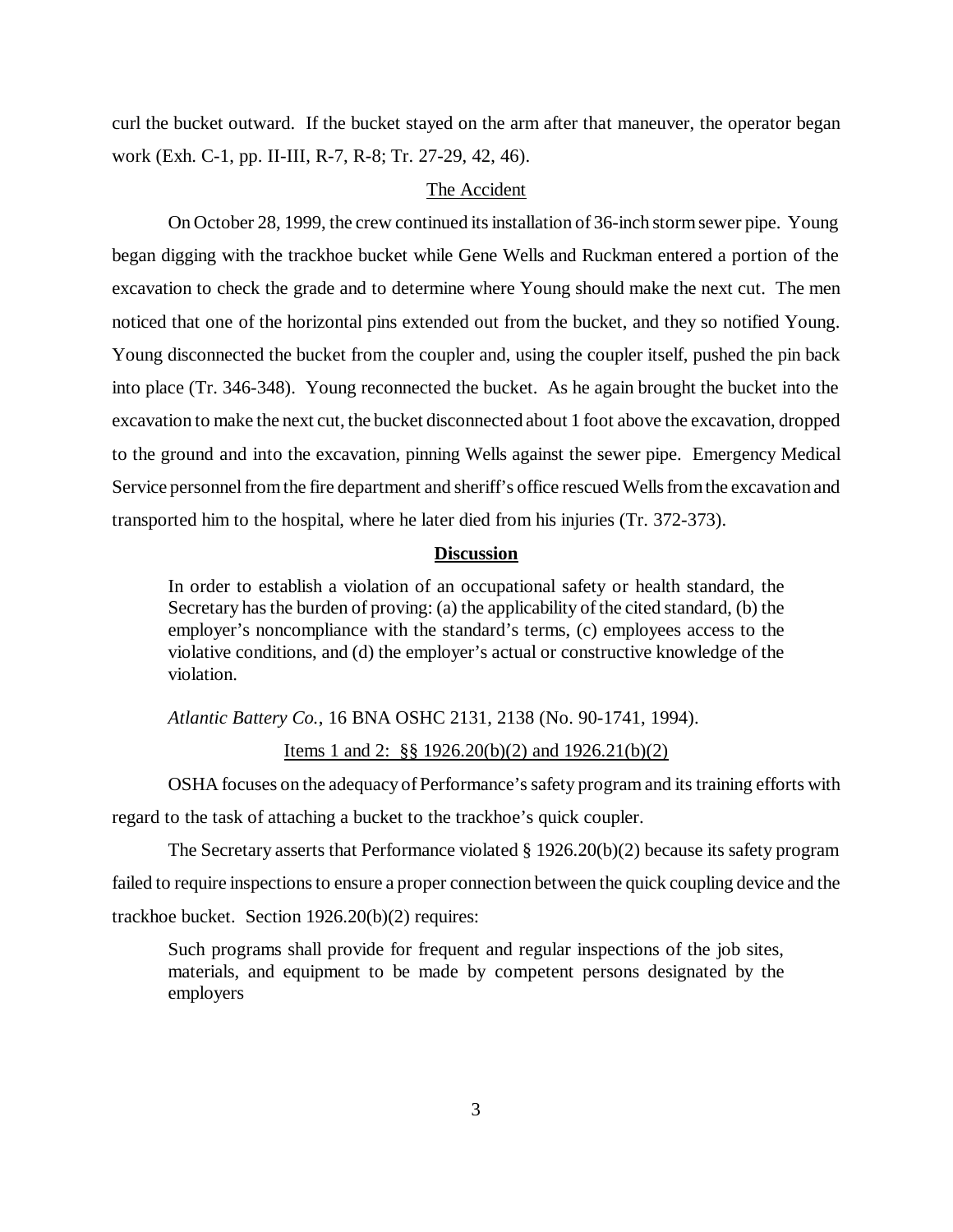The Commission has held that, under  $\S$  1926.20(b)(1), an employer may be expected to conform its safety program to employees' known duties. *J.A. Jones Const. Co.,* 15 BNA OSHC 2201, 2206 (No. 87-2059, 1993). Section 1910.20(b)(2) requires inspections of equipment necessary to detect and correct hazards of which a reasonably prudent employer would be aware. Here, the Secretary contends that each newly attached bucket should be inspected (or otherwise tested as the manufacturer specified) to prevent an incomplete attachment of the bucket.

 Item 2 presents a related inquiry. Did Performance violate § 1926.21(b)(2), as the Secretary alleges, by failing to instruct employees to recognize and avoid making an incomplete connection between the quick coupling device and the bucket? Section 1926.21(b)(2) requires:

The employer shall instruct each employee in the recognition and avoidance of unsafe conditions and the regulations applicable to his work environment to control or eliminate any hazards or other exposure to illness or injury.

To prove a violation of § 1926.21(b)(2), the Secretary must show that Performance failed to instruct employees on "(1) how to recognize and avoid the unsafe conditions which they may encounter on the job, and (2) the regulations applicable to those hazardous conditions (citation omitted)." *O'Brien Concrete Pumping Inc.,* 18 BNA OSHC 2059, 2061 (No. 98-0471, 2000). The instruction should be modeled on applicable OSHA requirements and must be specific enough for employees to understand what the hazards are and how they can be avoided. *Id.* 

Performance maintains that its operator was trained to and did inspect the bucket connection by conducting a test dig after each attachment before work began. The Secretary disputes the adequacy of the procedure because she asserts that Performance relied too heavily on the absence of the sounding buzzer, which could indicate that the switch was still in neutral, as well as that it was properly locked. The Secretary also questions the adequacy of the test dig, asserting that it differed from the manufacturer's guidelines for testing the bucket connection.

The Secretary's position has two problems. She cannot point to a standard which governs the bucket attachment procedure, and she has not shown that Performance's test differed in a significant way from the manufacturer's instruction. The Secretary implicitly argues that §§ 1910.20 and .21 turn the manufacturer's guidelines into requirements for use under the general duty clause, and require the guidelines to be reflected in an employer's safety program and training. The Secretary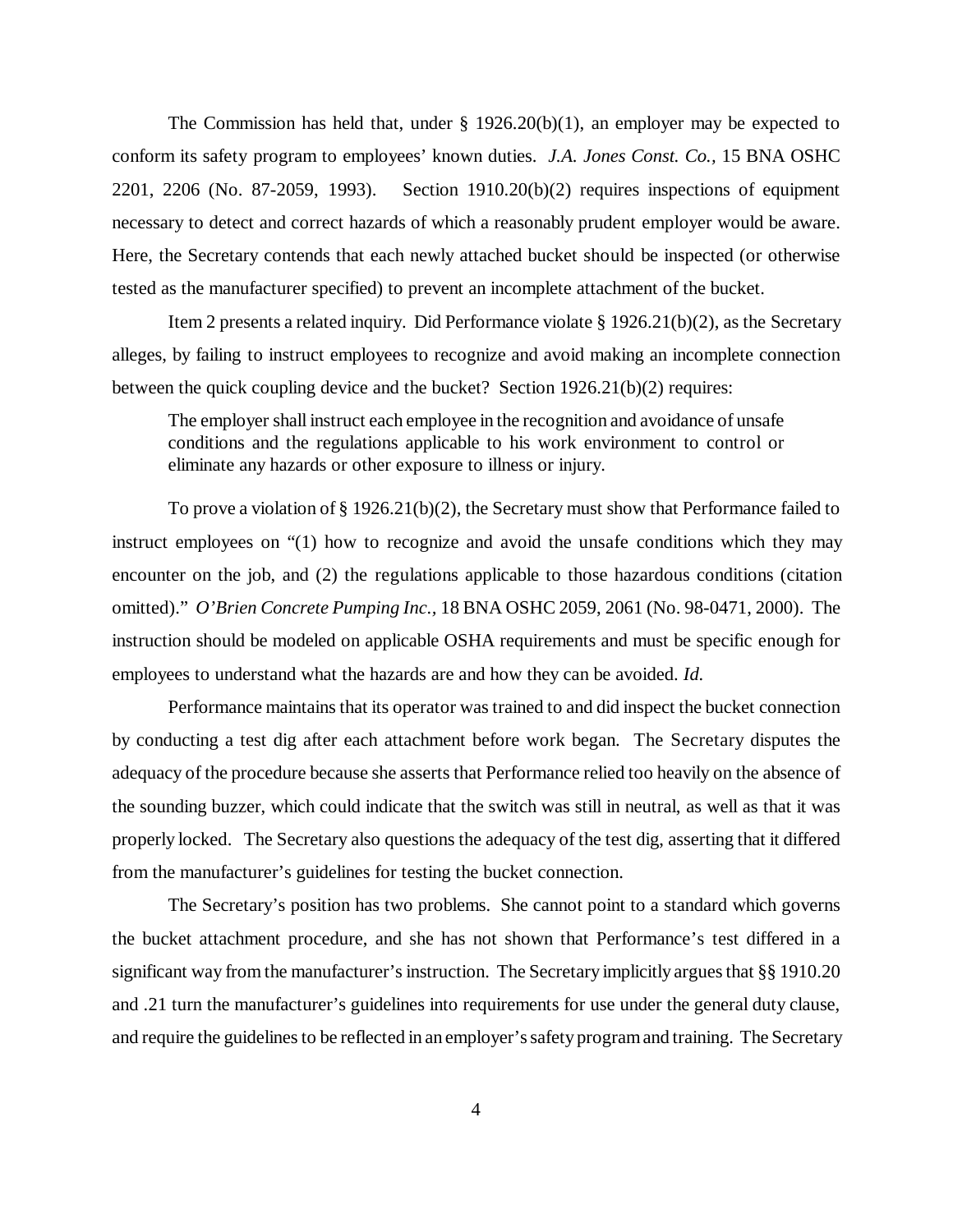failed to support her position that the safety program and training standards applied, even without reference to another OSHA standard.

Further, the manual of the Hendrix Quick Coupler contains the following information on how to test the connection between the quick coupler and the bucket (Exh. C-1, p.8):

## Test Only

Move Electrical Quick Coupler control switch to "Neutral" position. Coupler should not open. Lower bucket until only bottom side of the bucket teeth touch the ground. Raise tracks 6" in the air by powering down boom. Bucket should remain attached.

Try to curl bucket out. Coupler should remain attached.

Two years before the accident, Hendrix's sales representative Kenneth Garriot and Performance discussed how to test the connection between the bucket and the coupler. Garriot told him (Exh. C-6, p.11):

[W]hen you hook up to the bucket with the Quick Coupler, you turn the lock or the switch to the lock position. You need to pick the bucket up and stick the teeth in the ground and try to pry the bucket and the coupler apart at that time.

Young described the test he routinely performed as he attached a new bucket. He locked the switch, listened for the buzzer to shut off, lifted the bucket while scraping its teeth on the ground and extended the bucket outward (Tr. 339-340). He believes that he did this immediately prior to the accident (Tr. 33, 35). Performance asserts that it instructed its employees about the need to check the connection this way and advised them what could happen if the check was not made.

The tragic accident indicates that the bucket was not properly secured at that time. The Secretary did not show, however, that training operators to scrap the ground with the bucket teeth and to curl it out differed in a practical way from touching the bucket's teeth to the ground and curling it out. As far as the evidence went, either procedure could have been an effective test of whether the bucket was completely engaged.

The Secretary failed to prove that the employer violated  $\S § 1926.20(b)(2)$  and .21(b)(2) when it did not incorporate the manufacture's specific test into its safety program and training. The violations are vacated.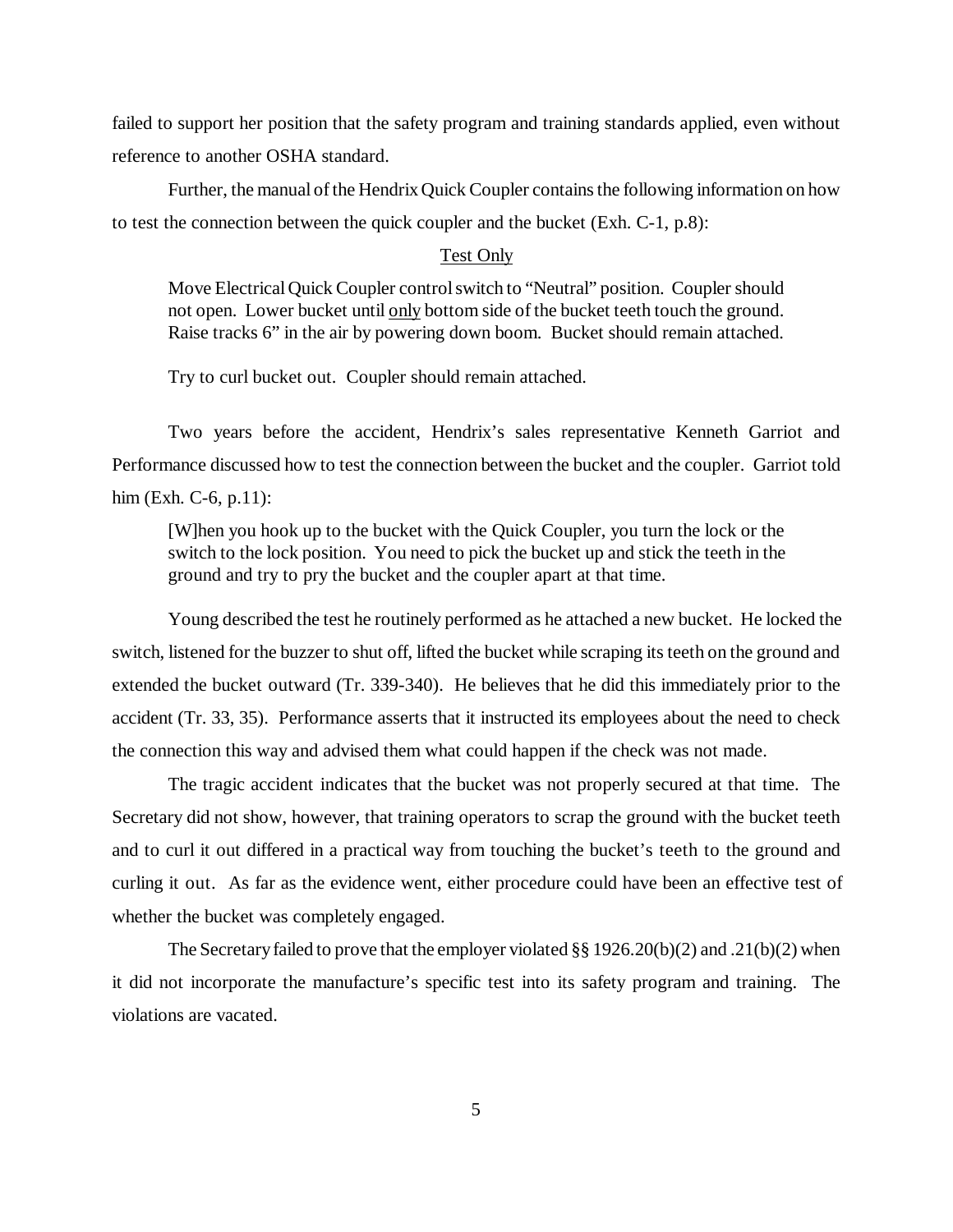### Item 4: § 1926.652(a)(1)

The Secretary asserts that Performance violated  $\S$  1926.652(a)(1) by failing to protect employees from cave-ins while they worked in an excavation.

Section 1926.652(a)(1) requires:

Each employee in an excavation shall be protected from cave-ins by an adequate protective system designed in accordance with paragraph (b) or (c) of this section except when: (i) Excavations are made entirely in stable rock; or (ii) Excavations are less than 5 feet (1.52 m) in depth and examination of the ground by a competent person provides no indication of a potential cave-in.

By the time Denton arrived at the worksite on the morning after the accident, the excavation had been filled and the equipment moved to a new site. However, the evidence presented establishes the type of soil, the dimensions of the excavation, and the fact that the excavation walls were not properly sloped or shored. Performance took photographs of the open excavation after the accident. The rescue personnel, as well as the employees, described the soil as consisting of clay, loam, and rock (Tr. 61, 69, 78-79). Foreman Peters previously classified the soil as Type B (Exh. C-3; Tr. 372). Denton, who conducted over 2,000 inspections, also classified the soil as Type B based on the photographs and the description of the soil (Tr. 97, 118). As part of deputy sheriff Michael Harmon's investigation of the accident, a Performance employee measured the depth of the excavation as 14 feet, with a bottom width estimated to be 54 inches. The excavation was 7 to 8-feet wide at the top (Tr. 89-92).

Deputy Harmon recalled that the excavation walls were "straight up and down," although when referring to a photograph of the trench, he noted that one side appeared to be somewhat sloped (Tr. 84). Emily Ashcraft, employed by the local fire department, had to be lowered into the excavation to render emergency medical treatment to Gene Wells. She recalled that trench walls were "pretty much straight up and down" (Tr. 69). Performance's photographs of the excavation at the time of the accident are consistent with the credible testimony of Harmon and Ashcraft. Although basically at a 90° angle, one side of the excavation was partially sloped towards the top. There can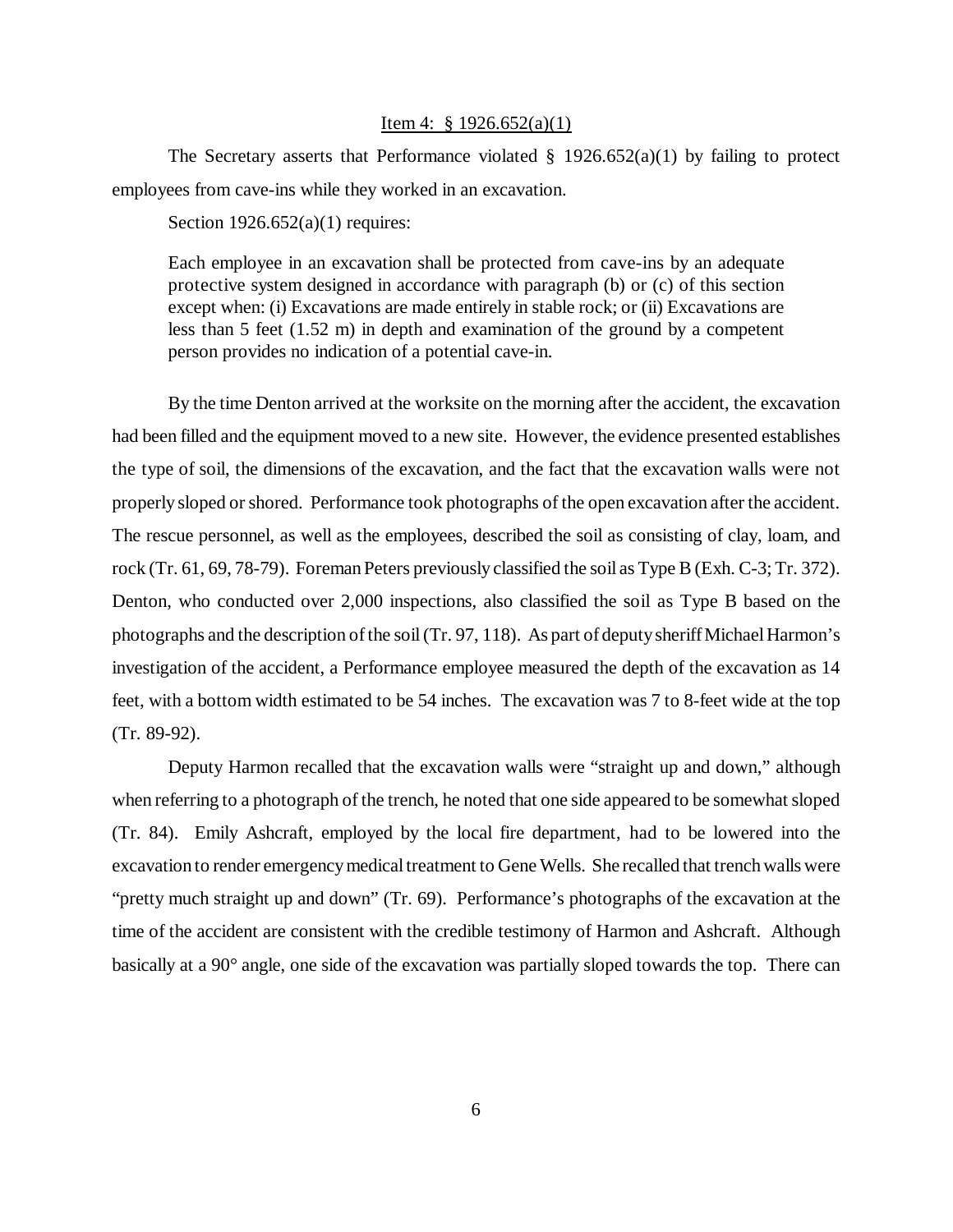be no dispute, however, that the excavation was not sloped as required for Type B soil, *i.e.*, at a 45° angle. $<sup>1</sup>$ </sup>

Performance used trench boxes during the majority of the excavation work on the project. When problems were discovered with welds on the ladders, the trench boxes were removed from the site. Work continued without the trench boxes (Tr. 119). Superintendent Young knew that the excavation may not have been "sloped to OSHA regulations" (Tr. 52). He dug the excavation and observed employees in the excavation as they worked with him. "The knowledge, actual or constructive, of an employer's supervisory personnel will be imputed to an employer, unless the employer establishes substantial grounds for not imputing that knowledge." *Ormet Corp.*, 14 BNA OSHC 2134, 2137, citing *Capital City Excavating Co.*, 712 F.2d 1008, 1010 (6th Cir. 1983). Performance established no grounds to avoid imputing Young's knowledge of the violation to it.

Lastly, Performance's argument that a violation of the standard should be classified as de minimis since the trench walls were allegedly stable is rejected. A de minimis violation has no "direct or immediate" relationship to employee safety and is normally "limited to situations in which the hazard is so trifling that an abatement order would not significantly promote the objectives of the Act." *Dover Elevator Co.*, 15 BNA OSHC 1378, 1382 (No. 88-2642, 1991). The likelihood of an accident is not the issue. A cave-in in a narrow excavation 14 feet deep would probably result in severe crushing injuries leading to suffocation or death and is not a trifling hazard. The violation is properly classified as serious.

#### Penalty

The Commission is the final arbiter of penalties in all contested cases. In determining an appropriate penalty, the Commission is required to consider the size of the employer's business, its history of previous violation, its good faith, and the gravity of the violation. The gravity of the violation is the principal factor to be considered. The gravity of this violation is high. Two employees were exposed to a potential cave-in while performing a variety of jobs inside of the excavation (Tr. 62-64). The narrowness and height of the trench increased the probability that an accident could occur. Performance is a medium-sized employer with 350 employees. OSHA had not

<sup>&</sup>lt;sup>1</sup> A proper slope for Type B soil would have resulted in a top width of 24.5 feet and appropriate sloping for both sides of the trench.